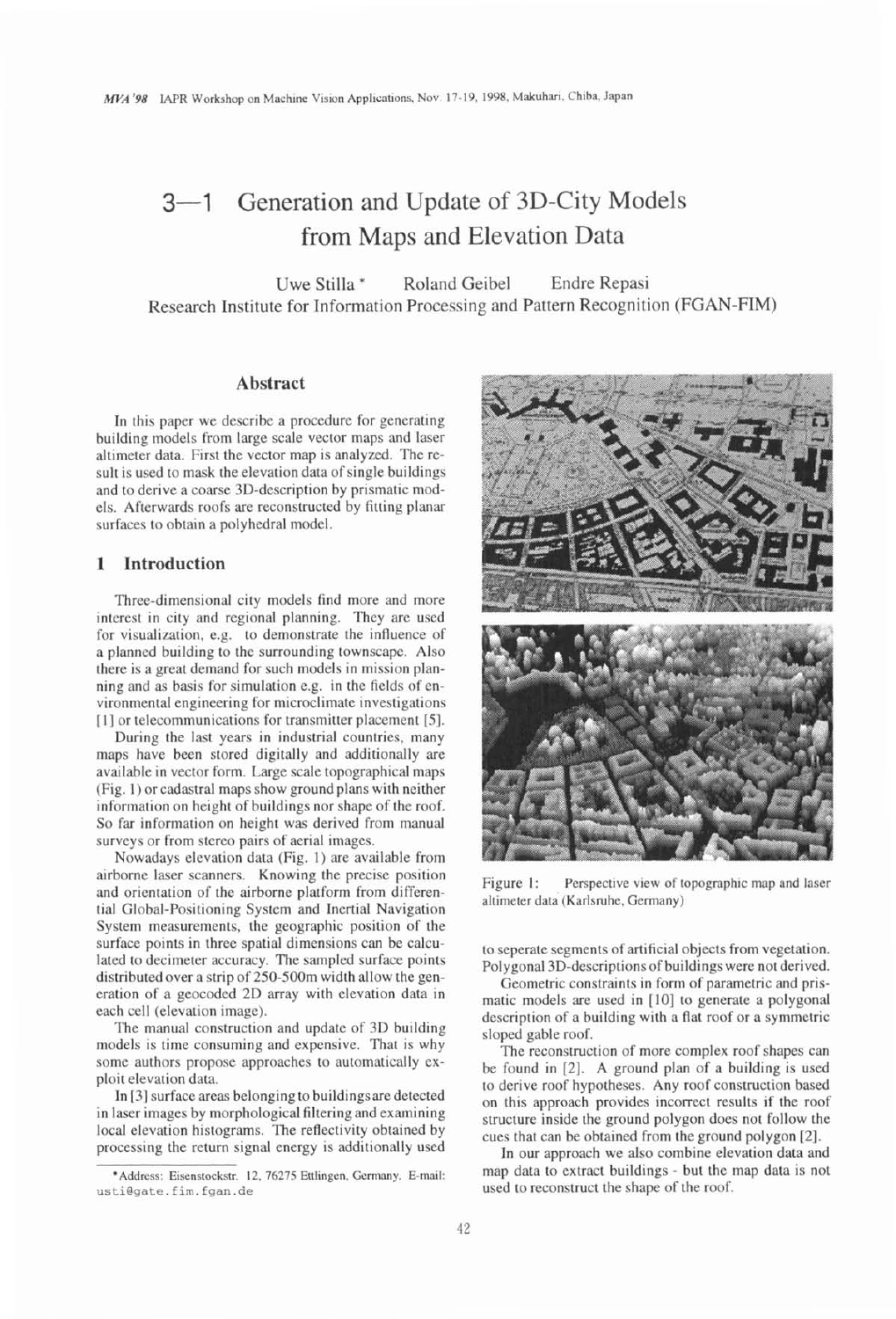# **2 Scene analysis**

The automatic generation of urban scene descriptions consists of a multistage process, using different information sources as maps, elevation data, aerial images. The extraction of man-made objects from aerial images has been perfomed with different models in the system environment BPI (Blackboard-based Production System for Image Understanding) [6],[7],[8],[9]. Structural relations of the object models are described by productions. The hierarchical organization of object concepts and productions can be depicted by a production net which comparable to semantic networks - displays the *part-of*  hierarchies of object concepts [8].

The scene analysis based on aerial images can be supported by a digital map [6]. In this paper we focus on the analysis of elevation data combined with a map. First we analyze the digital map by means of a production net in order to obtain a simple urban model consisting of prismatic objects.

## **3 Prismatic objects**

We use a large scale  $(1:5000)$  vector map which is organized in several layers each containing adifferent class of objects (e.g. streets, buildings, etc.). The topological properties *connectivity, closedness,* and *containment*  of map-lines are tested by a production net of a generic model [8]. The aim of the analysis is to separate parts of buildings, to determine encapsulated areas and to group parts of buildings. The output of the analysis is a hierarchical description of the buildings or complexes of buildings.

The result of the first step is used to mask the elevation data. In this way we obtain different elevation data for buildings (Fig. 2) and non-buildings (surrounding). Calculating the mean height for each building object of the map, a coarse 3D-description is constructed by a prismatic model. This wire-frame model is transformed into a surface model using an automatic triangulation (Fig. 3).



Figure 2: Masked elevation data (buildings)



Figure 3: City model of prismatic objects (buildings)

#### **4 Roof reconstruction**

Depending on the task, a more detailed description of the buildings than that shown in Fig. 3 is required [5]. The roof has to be reconstructed from elevation data. Simple roof strurctures show characteristic histograms (Fig. 4). Flat roofed buildings show a significant peak in the histogram, belonging to an area corresponding with the base area. If a flat roofed building has a flat superstructure (e.g. penthouse, air conditioning or elevator equipment) the histogram shows an additional peak above the main peak. Simple gabled roofs show a rectangular histogram. Assuming the same base area, the width of the rectangle depends on the slope of the roof. A hip roof shows a trapezoidal histogram. The lenght of the ridge determines the height of the right side of the histogram. A cropped hip roof shows a mixture of rectangle and trapezoid form. Since the ideal histogram forms are not present in real data, the discrimination of sloped roofs by their histograms will be hardly possible.



Figure 4: Characteristic height histograms of simple roofs

Based on the histogram of heights flat roofs (e.g. Fig. 5a) and sloped roofs (e.g. Fig. 7) are discriminated. If the distance between minimum and maximum height is smaller than a threshold, a flat roof is hypothesized (i). If the distance is large enough, the distribution is examined by the entropy relative to the elevation range. If this value is low, a flat roof with a flat superstructure is hypothesized (ii), otherwise sloped roof parts are assumed (iii).

#### **4.1 Flat roofs**

In the case of (i) the position of the peak's maximum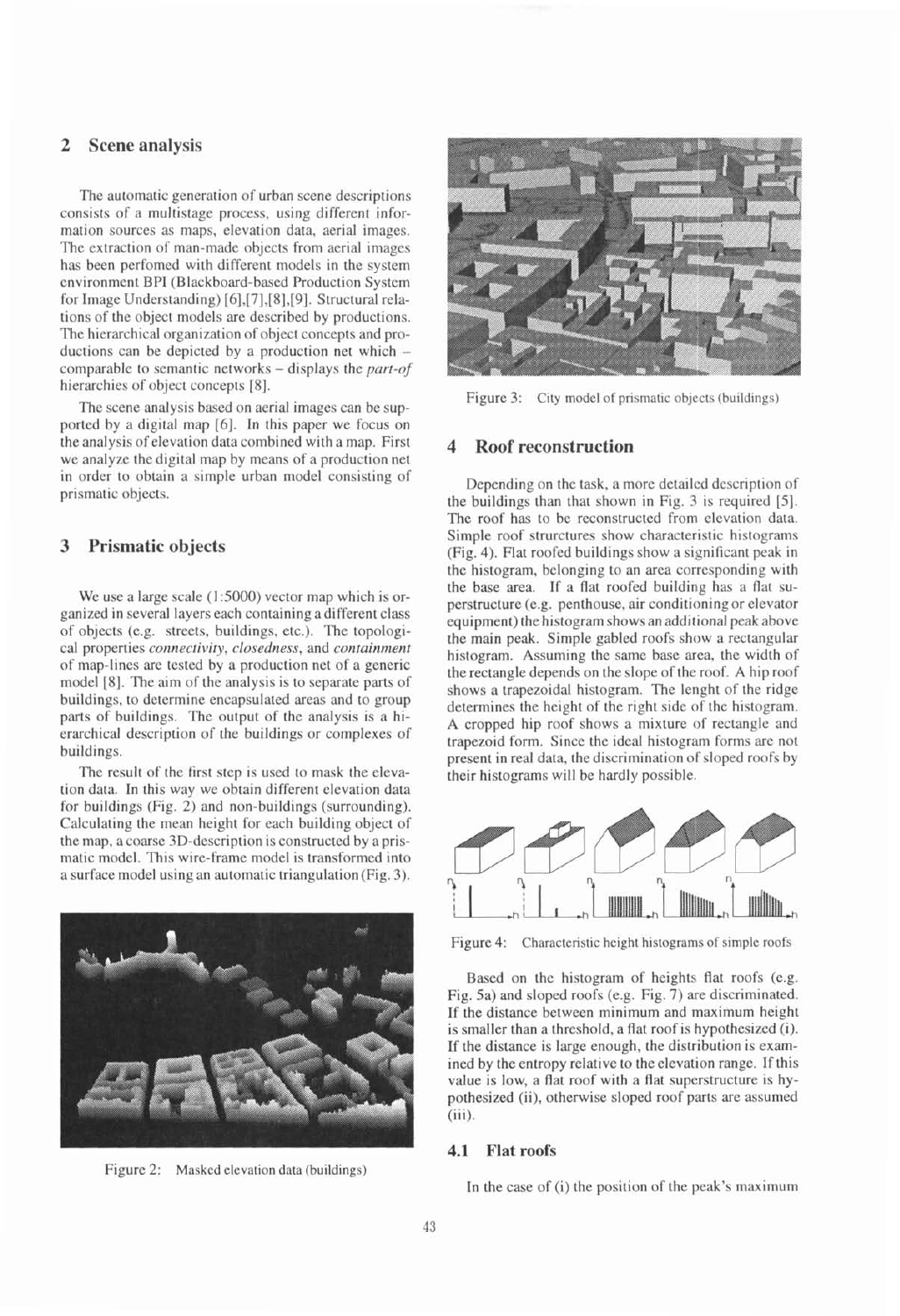



Figure 5: Reconstructing a flat superstructure (a-f see text)

is searched and is assigned as the height value to the prismatic object.

In the case of (ii) the minor peaks with a certain gap to the main peak are looked for (Fig. 5b). Between the peaks a minimum is searched and a threshold value is calculated. These thresholds are used to segment the elevation data (Fig. 5c-e). The segments are labeled and examined for size and compactness (circumferencelarea). Segments, which are too small or not compact, are not taken into consideration for further analysis (Fig. 5d). A compact segment of a size greater than a minimum area confirms the hypothesis (Fig. 5e) and the contour is accepted (Fig. 5f).



In the following vectorization step of the contour chain we first try to fit the contour by a rectangle (Fig 5g). If the assessment of the fit is lower than a given threshold the contour is rotated to a coordinate system parallel to the major orientation of the building. After projecting the contour points to the coordinate axes, peaks are searched in the histogram to describe the contour by a right-angeled polygon (e.g. L-structure). If this approximation is insufficient as well, thecontour is approximated by a dynamic split algorithm [7]. This vectorization step may profit from the MDL-principle (c.f. [10]).

#### **4.2 Sloped roofs**

In order to test the hypothesis (iii) the gradient field is calculated of the elevation image (Fig. 7). From the orientation of the gradients possessing a minimum absolute value a histogram is determined (Fig. 8). In the histogram we search for peaks to determine major orientations and orientation intervals around them.



Figure 7: 3D view of elevation data of a single building

By thresholding the orientation image (Fig. 9a) at the boundaries of the orientation intervals segments of similar orientation are separated (Fig. 9b). The areas resulting from the segmentation are then morphologically dilated and eroded to fill small unknown enclosed areas, remove small regions, and separate components, which are connected only by few pixels.



Figure 8: Histogram of gradient orientations

These segments of homogeneous oriented gradients may still contain areas of different slopes. To separate such connected areas, the histogram of the slope is de-Figure 6: 3D view of the reconstructed roof termined. If the distribution shows several significant peaks essentially differing in slope, then the segment is split into the corresponding areas.